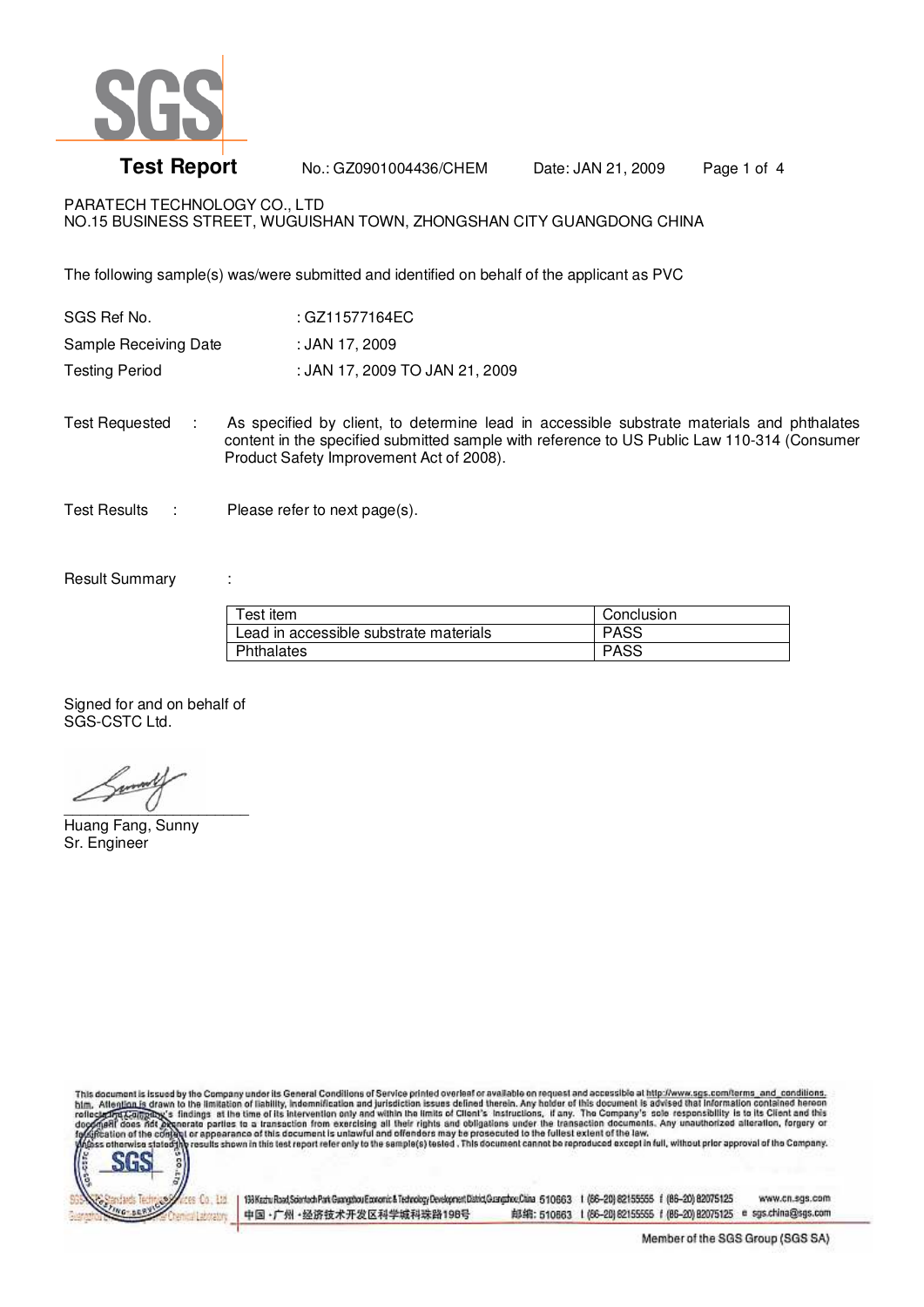

Test Results :

# **1) Lead in accessible substrate materials**

Method: Acid digestion followed by Atomic Absorption Spectrometry or Inductively Coupled Argon Plasma – Atomic Emission Spectrometry Analysis.

| Test item | No.1        | Permissible Limit** |
|-----------|-------------|---------------------|
| Lead (Pb) | ND          | $0.03\%$            |
| Comment   | <b>PASS</b> | ---                 |

\*\* Comment is based on the 0.03 % limit requirement, effective 14 August, 2009. The requirements for lead in substrate in children's products is summarized below

| Scope                                                                    | Requirement | Effective date   |
|--------------------------------------------------------------------------|-------------|------------------|
| Lead in substrate other than paint /<br>similar surface coating material | ≤ 0.06 %    | 10 February 2009 |
|                                                                          | ≤ 0.03 $%$  | 14 August 2009   |
|                                                                          | ≤ 0.01%     | 14 August 2011   |

Note : 1.  $%$  = percentage by weight

2.  $ND = not detected$ 

3. Method Detection Limit = 0.0020%

### **2) Phthalates**

Method: With reference to ASTM D3421-75. Analysis was performed by Gas Chromatography / Mass Spectrometry.

### **Toys and childcare articles**

| Test item                           | No.1        | Permissible Limit |
|-------------------------------------|-------------|-------------------|
| Dibutyl Phthalate (DBP)             | ND.         | 0.1%              |
| Benzylbutyl Phthalate (BBP)         | ND.         | 0.1%              |
| Bis-(2-ethylhexyl) Phthalate (DEHP) | ND.         | 0.1%              |
| <b>Comment</b>                      | <b>PASS</b> |                   |

### **Toys that can be placed in the mouth and childcare articles**

| Test item                   | No.1        | Permissible Limit |
|-----------------------------|-------------|-------------------|
| Diisononyl Phthalate (DINP) | ND.         | 0.1%              |
| Di-n-octyl Phthalate (DNOP) | ND.         | $0.1\%$           |
| Diisodecyl Phthalate (DIDP) | ND          | 0.1%              |
| <b>Comment</b>              | <b>PASS</b> |                   |

This document is issued by the Company under its General Conditions of Service printed overleaf or available on request and accessible at http://www.sgs.com/terms\_and\_conditions.<br>htm. Alte<u>ntion is</u> drawn to the limitation



193Kaztu Road, Sointech Park Guangshou Economic & Technology Development District Guangshou China 510663 1 (66-20) 82155555 f (86-20) 82075125 www.cn.sgs.com 中国·广州·经济技术开发区科学城科珠路198号 邮编: 510663 1 (86-20) 62155555 f (86-20) 82075125 e sgs.china@sgs.com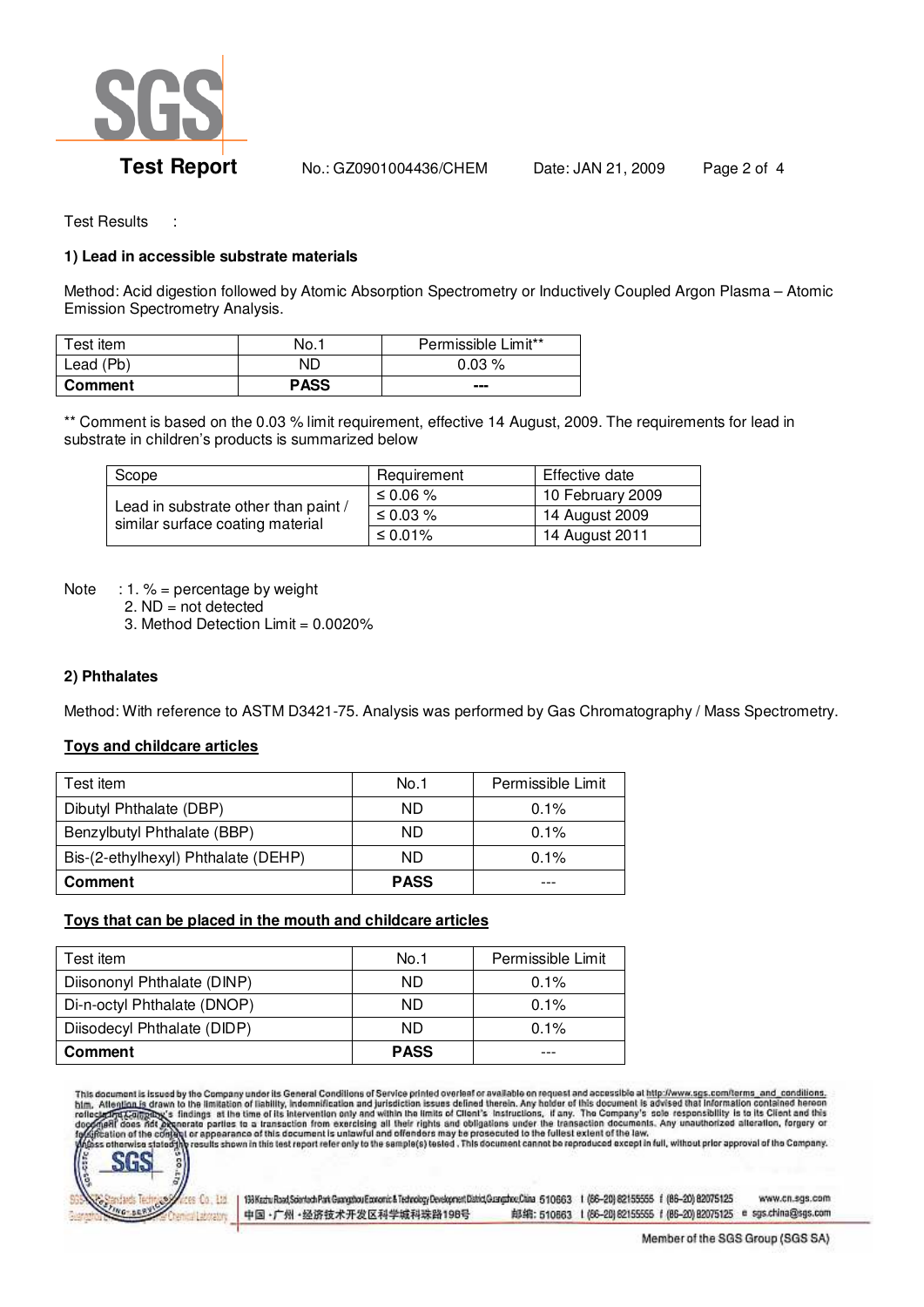

**Test Report** No.: GZ0901004436/CHEM Date: JAN 21, 2009 Page 3 of 4

Note : 1.  $%$  = percentage by weight

2.  $ND = not detected$ 

- 3. Method Detection Limit for each of DBP, BBP, DEHP and DNOP = 0.003%
- 4. Method Detection Limit for each of DINP and DIDP = 0.01%
- 5. Effective Date = 10 February 2009

Sample Description : No.1 Blue sheet

This document is issued by the Company under its General Conditions of Service printed overleaf or available on request and accessible at http://www.sgs.com/terms\_and\_conditions.<br>htm. Alte<u>ntion is</u> drawn to the limitation



193Kaztu Road, Sointech Park Guangshou Economic & Technology Development District Guangshou China 510663 1 (66-20) 82155555 f (86-20) 82075125 www.cn.sgs.com 邮编: 510663 1 (86-20) 62155555 f (86-20) 82075125 e sgs.china@sgs.com 中国·广州·经济技术开发区科学城科珠路198号